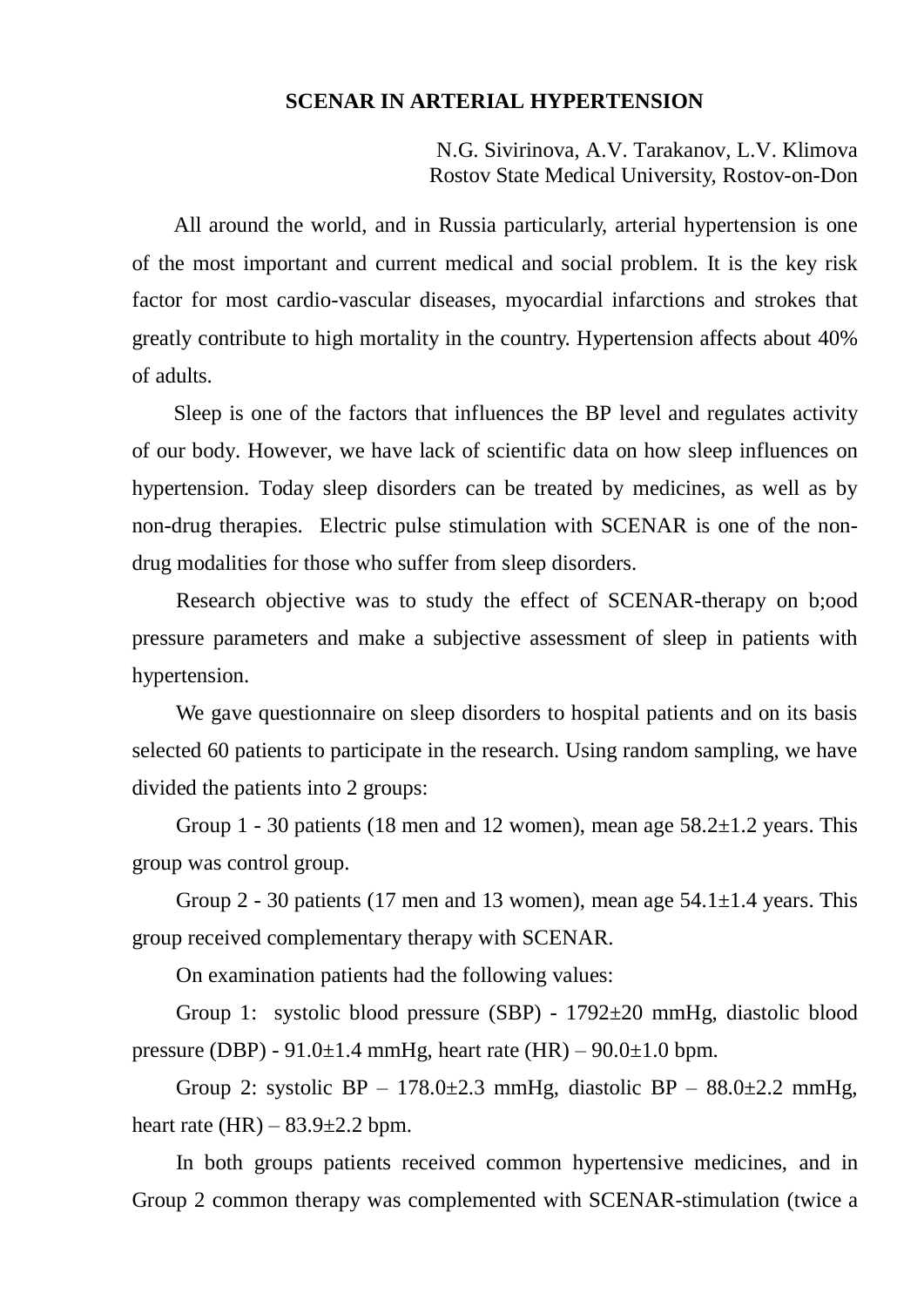day for two weeks). SCENAR-therapy included stimulation of the collar zone with spaced electrodes using the CHANS-SCENAR-02 device following specific pattern and stimulation in the projection of patient's complaint with the built-in device electrode. All the patients refused form taking any drugs for treating sleep disorders 2-3 months before the research. The effectiveness of antihypertensive therapy and SCENAR-treatment was assessed by comparing sleep and BP parameters at the end of the hospital treatment. We also evaluated the results of BP Holter monitoring.

Results. By the end of the second week of the treatment we marked that clinical symptoms of arterial hypertension decreased or disappeared, and main hemodynamic parameters changed significantly. The analysis of treatment with SCENAR and without showed that patients from Group 1 and 2 manifest the decrease of SBP by 24.3 and 24.5%, DBP by 10.3 and 13,1 %, HR by 17.3 and 16.0%, double production by 37.3 and 36.0% respectively. Comparative analysis showed no significant difference in the abovementioned BP parameters in patients who received SCENAR-treatment. However, it not enough to use only integral BP parameters to evaluate the effectiveness of SCENAR as all the mechanisms of the hemodynamic adaptive response are not investigated enough.

We have analyzed the subjective assessment of sleep and identified that appropriate antihypertensive therapy in Group 1 has almost no effect on characteristics of sleep. Total score changed from 18.3 to 19.4 points. While including SCENAR into the treatment contributes to significant and positive changes in pre-, intra- and postsomnia processes, faster falling asleep and longer duration of sleep, fewer night wake-ups, better quality of sleep, less nightmares, and better quality of morning wake-ups. Total score changed from 11 to 24 points. That signs that patients cured the insomnia associated with the hypertension. However, we can't state for sure whether sleep disorders are primary or secondary when accompanied with arterial hypertension.

Analysis of Holter monitoring showed different results of SCENAR-therapy. We marked that average pulse pressure in Group 1 and 2 decreased by 17.8 and